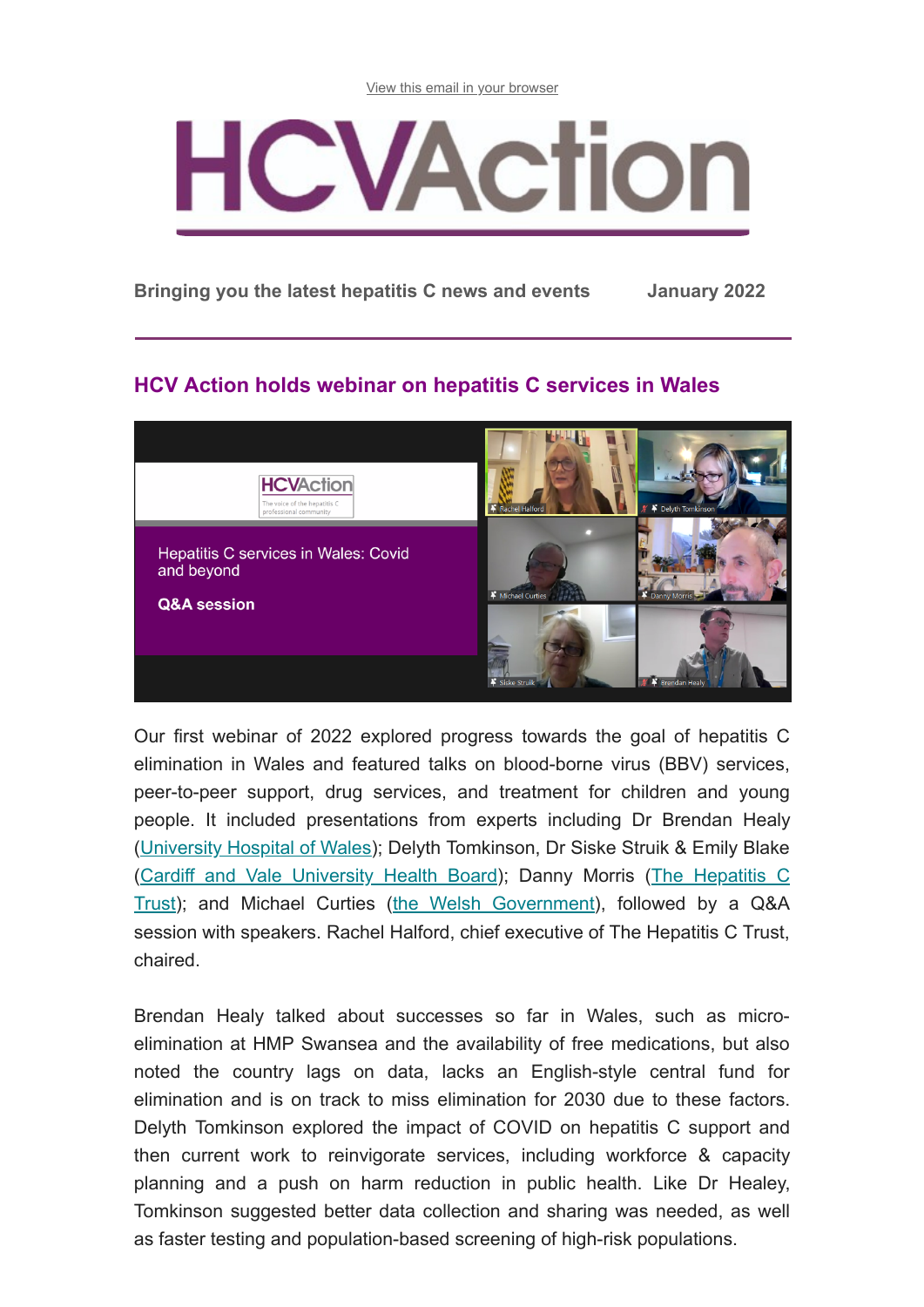Danny Morris explored the role of peers in supporting people into testing and treatment, particularly when services were limited by COVID, and provided details of The Hepatitis C Trust's re-launched peer programme in Wales. Michael Curties outlined the need for a flexible system for people with difficult circumstances and routine blood-borne virus testing, particularly following a sharp drop in BBV testing due to COVID, but highlighted a recent 24% increase in funding for substance use services. Finally, Dr Siske Struik and Emily Blake talked about paediatric services and engaging parents of children with hepatitis C, how these cases come about, and how to increase uptake of services. You can watch a [recording here](https://youtu.be/B7wc91KJPCk) or read our [Twitter summary.](https://twitter.com/HCVAction/status/1483454885253234690)

## **New report: the case for a peer-based needle exchange service in London**



Funded by [Hackney Council](https://hackney.gov.uk/substance-misuse) as part of the [ADDER Accelerator](https://www.gov.uk/government/news/148-million-to-cut-drugs-crime) (addiction, [diversion, disruption, enforcement and recovery\) project, the London Joint](http://ljwg.org.uk/) Working Group on Substance Use and Hepatitis C (LJWG) have **released a report** [exploring the feasibility, acceptability, and practical considerations of](http://www.hcvaction.org.uk/sites/default/files/resources/Scoping%20project%20-%20A%20peer-based%20needle%20exchange%20service%20in%20London_0.pdf) developing a peer-based needle exchange service. It draws on focus groups with people who use needle exchange services and peer support workers, interviews with experts from services and commissioning bodies, and international evidence. With 43% of people who inject drugs reporting sharing needles or works and the overall level of hepatitis C transmission changing little in recent years, there is clearly a need for renewed investment, innovation and prioritisation of harm reduction services.

The report finds that there is strong support among people who inject drugs, peers, commissioners and health specialists for a peer-based needle exchange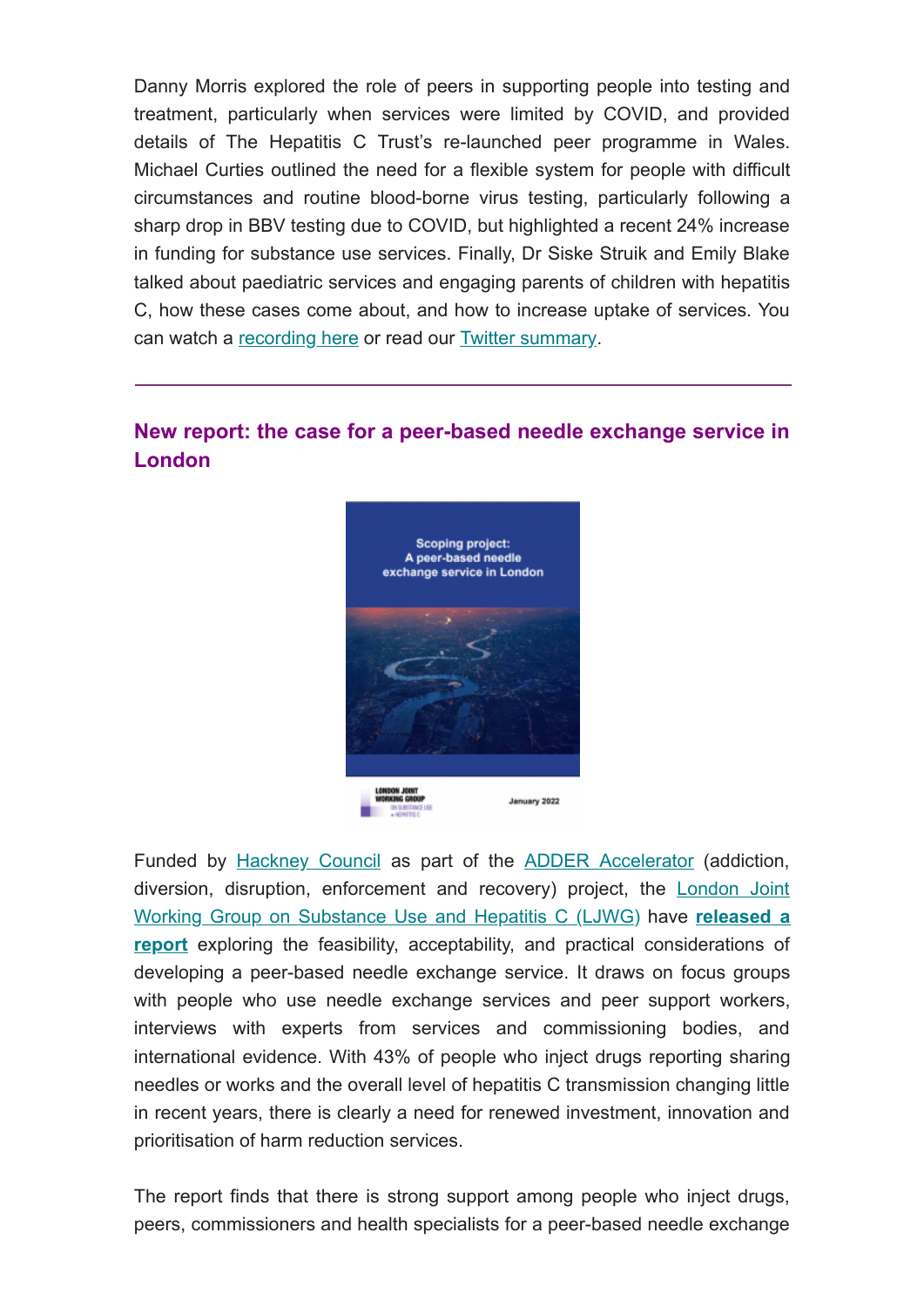service in London. It suggests this should be a welcoming service where people could access all the equipment they need, and be signposted to other support where appropriate.

Further, it suggests peer leadership should be embedded in the development and design of the service, alongside other stakeholders, in a steering committee. Peers - including people who currently are injecting drugs - should deliver the service in a range of clearly-defined roles with training and supervision, including both paid and volunteer roles. Monitoring and evaluation mechanisms could be clearly embedded in the service to enable service improvements and to allow learnings for other peer-based services, and the report suggests that an initial 3-5 year funding commitment and a pan-London approach could provide stability and enable access across borough lines.

# **Upcoming events: exploring hepatitis C case finding in primary care**



At **6.30pm** on **Monday February 21st**, [the Addiction Professionals](https://www.addictionprofessionals.org.uk/) network are holding an evening meeting with [NHS England](https://www.england.nhs.uk/blog/our-aim-is-to-rid-england-of-the-hepatitis-c-virus/) on hepatitis C elimination and how to improve case-finding in primary care. The virtual meeting will cover the current hepatitis C pathway in England; the important role of GPs in finding, testing and treating at-risk patients; and a practical Patient Search Identification (PSI) tool, which will enable primary care professionals to support the elimination of hepatitis C. The event will also invite guests to share "views and expertise on how we can eliminate hepatitis C as a major public health issue in England ahead of the World Health Organisation (WHO) goal of 2030." You can **[register here](https://us06web.zoom.us/meeting/register/tZEtde6tpjwtGNbfxTeM2QhcxGgXH92cnFv6)** and the panel will include:

- Chair: Dr Steve Brinksman, Addiction Professionals Clinical Director
- Professor Graham [Foster, Professor of Hepatology, Queen Mary](https://www.qmul.ac.uk/blizard/all-staff/profiles/graham-foster.html) University London and Clinical Lead, HCV Elimination Programme, NHS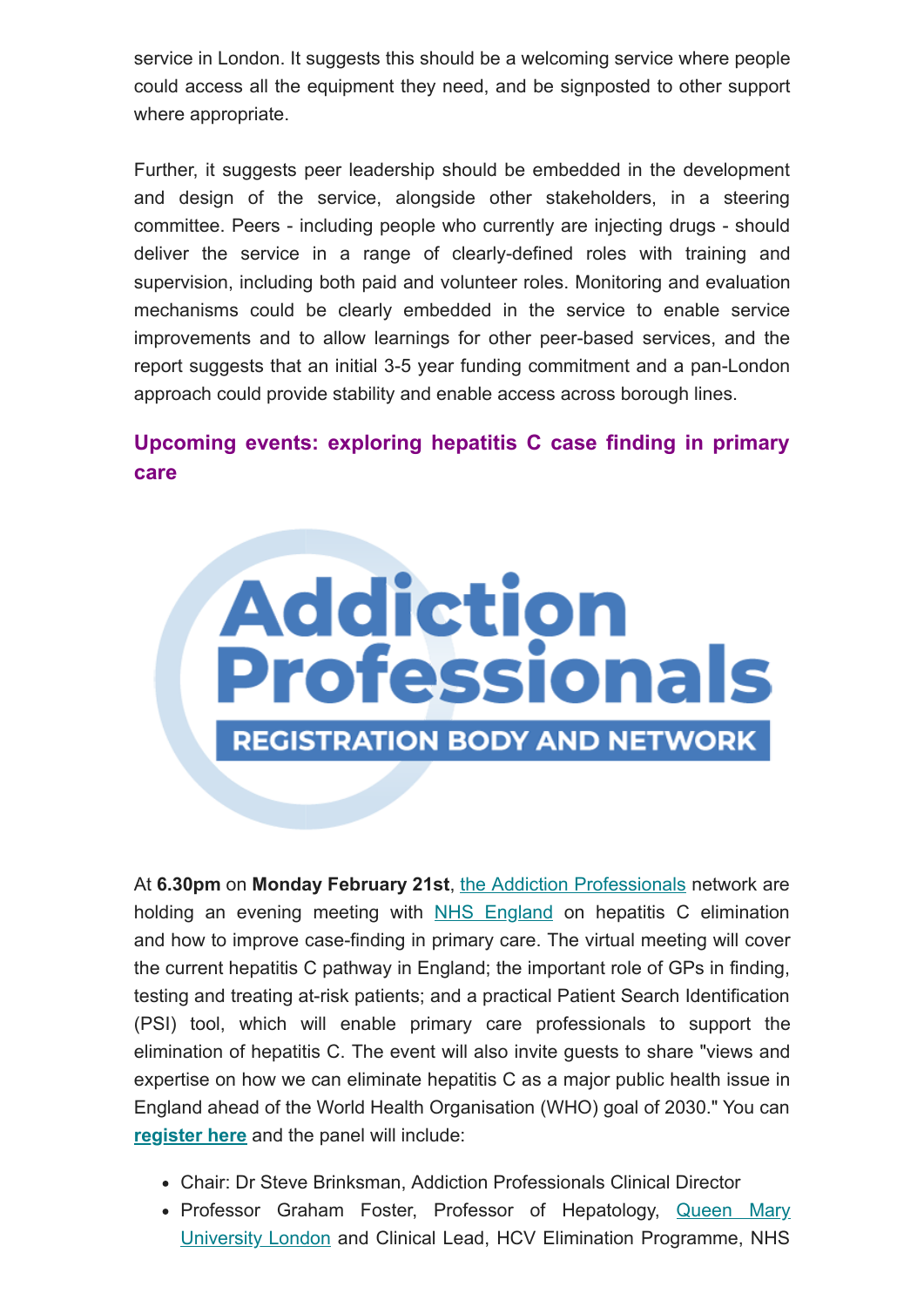England

- Mark Gillyon-Powell, Head of Programme for HCV Elimination, NHS England
- Kuldip Sembhi, HCV Elimination Programme Lead, [MSD](https://www.msd.com/)

#### **News and reports**

\* The [Infected Blood Inquiry](https://www.infectedbloodinquiry.org.uk/local-meeting-response-form) has announced that the Inquiry will be hosting virtual meetings after each week of hearings in January and February for people who would like to talk to other people infected and affected about their experiences of watching the hearings. The meetings are an opportunity for people to discuss and reflect on the evidence heard over recent hearing sessions and put questions to the Inquiry team as they could if they were attending a hearing in person. The next meetings are on February 7th and 14th, and The Hepatitis C Trust has [more on it here.](http://hepctrust.org.uk/blog/jan-2022/infected-blood-inquiry-announces-weekly-update-meetings)

\* We are saddened to learn of the untimely death of David Stuart. David did invaluable work in raising awareness of the risks of BBV transmission among people engaging in chemsex. Read a [tribute from The Hepatitis C Trust here.](http://hepctrust.org.uk/blog/jan-2022/tribute-david-stuart)

\* [The Lancet has featured an international trial](https://www.thelancet.com/journals/langas/article/PIIS2468-1253(21)00397-6/fulltext) delivering hepatitis C treatment with minimal monitoring, which found the approach to be safe and achieved cure rates comparable to standard monitoring. The authors conclude the strategy "could be crucial to the global HCV elimination agenda".

\* Another piece of [new research in The Lancet](https://www.thelancet.com/journals/lanpub/article/PIIS2468-2667(21)00258-9/fulltext) has looked at the contribution of unstable housing to HIV and hepatitis C virus transmission among injecting drug users, with England and Wales among the countries where unstable housing-linked infections are highest.

\* A [new US study](https://www.healio.com/news/infectious-disease/20211230/adults-on-probation-disproportionately-impacted-by-hepatitis-c) has found that adults on probation are disproportionately [impacted by hepatitis C. This has been recognised in this country by NHS](https://www.england.nhs.uk/wp-content/uploads/2019/03/PSS2-hcv-PSS-CQUIN-indicator-v12.docx) England, with hepatitis C testing projects being rolled out in probation services.

\* [University of York researchers](https://www.york.ac.uk/news-and-events/news/2021/research/virus-tips-study/) have proposed a novel antiviral strategy which repurposes and misdirects how a virus assembles - the new approach utilises our microscopic understanding of how viruses assemble around their genomes, misdirecting viruses into assembling innocuous versions of the virus that are 'empty' of the pathogenic nucleic acid inside (known as therapeutic interfering particles, or TIPs). The modelling work was done as part of research for methods to control hepatitis C virus infections.